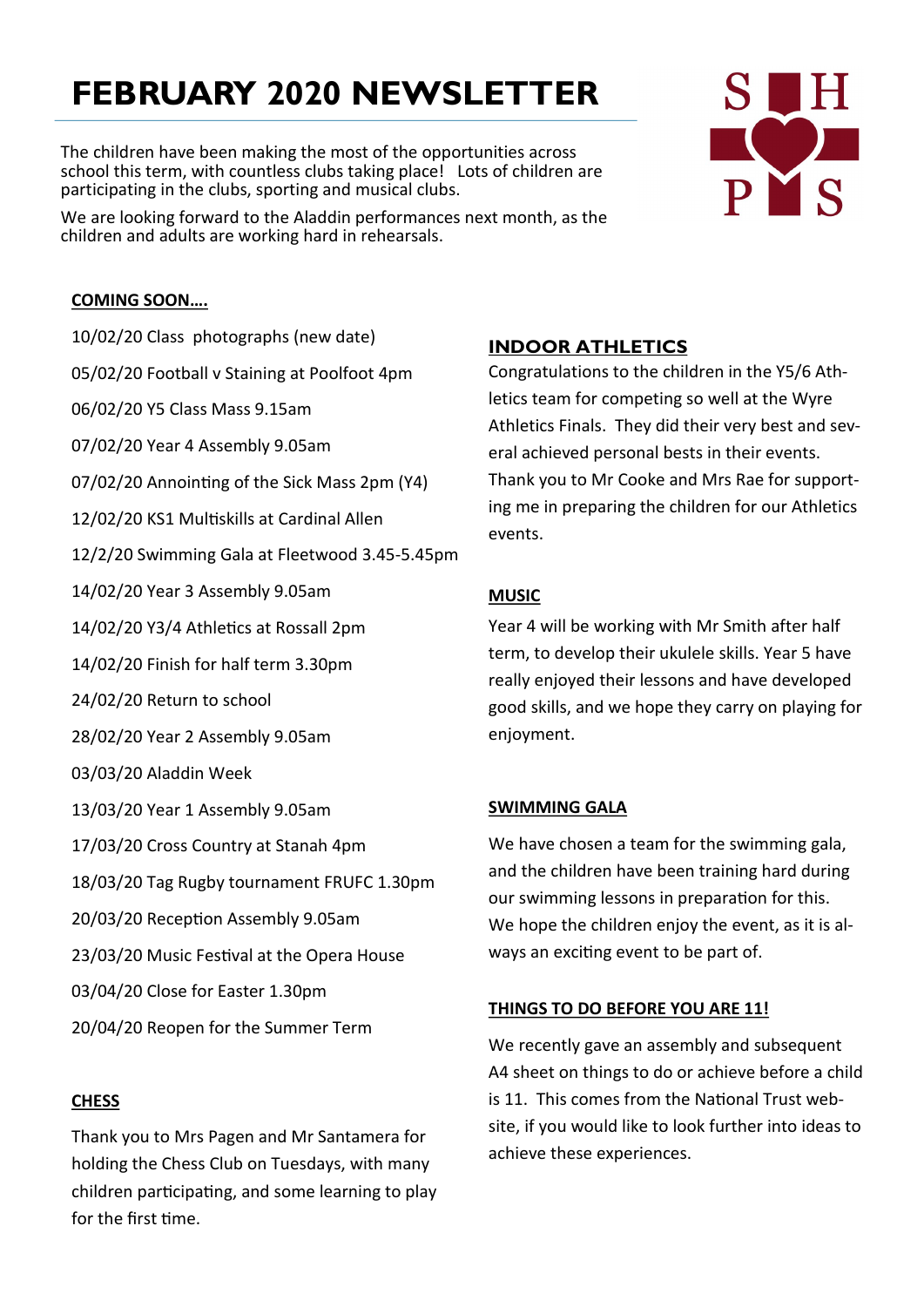### **FEBRUARY 2020 NEWSLETTER**

### **ALADDIN!**

Thank you to all the children who auditioned for Aladdin, with over 100 children showing an interest in participating in our next show. Congratulations to the children shortlisted for acting parts, and there will be a role for every child in the show who auditioned. Rehearsals take place on Thursdays, after school (all cast).

Thank you to the children for the commitment, and to Miss Darville, Mrs Wilson, Mrs Hewitt, Mrs Urmston, Mrs Johnson, Mrs Ball and Isabella for their hard work in preparing the children.

The performance dates (in school) are as follows:

### -**Tuesday 3rd March 6.00pm**

### **-Wednesday 4th March 1.30pm**

**-Thursday 5th March 6.00pm**

### **BLACKPOOL MUSIC FESTIVAL**

Thank you to Mrs Rae for all her hard work, with support from several staff, as she prepares the children for the Blackpool Music Festival on Monday 23rd March, at Blackpool Opera House.

### **CAR PARK USE**

Thank you to the vast majority of parents and grandparents for helping us make the car park a safer place for everyone. **The use of the car park is prohibited, unless you arrive before 8am to drop off for Breakfast Club and after 5pm to collect from After School Club**. Thank you for your cooperation, as it is much appreciated.

### **MUSIC**

We are continuing with music tuition this year, and we have tutors available for clarinet, guitar, keyboard, flute or violin. If your child is interested in starting to learn to play an instrument, please see the school office.

### **FRIENDS OF SACRED HEART**

We have several events planned over the next few months, including refreshments and a raffle at each

Aladdin performance, a Mother's Day event and the Chocolate Bingo.

### **FOOTBALL**

The second half of the football season has restarted for the football team, and they have achieved good results against Royles Brook and Hambleton (a thrilling 4-4 draw).

### **CONFIRMATION MASS**

Bishop Paul Swarbrick had an enjoyable morning with us in school, meeting all the children and staff, attending classes and assembly, following the Mass of Confirmation.

### **Y3/4 ATHLETICS**

Congratulations and good luck to our children who have been chosen for the Athletics competition at Rossall on 14th February, I am sure they will enjoy the event!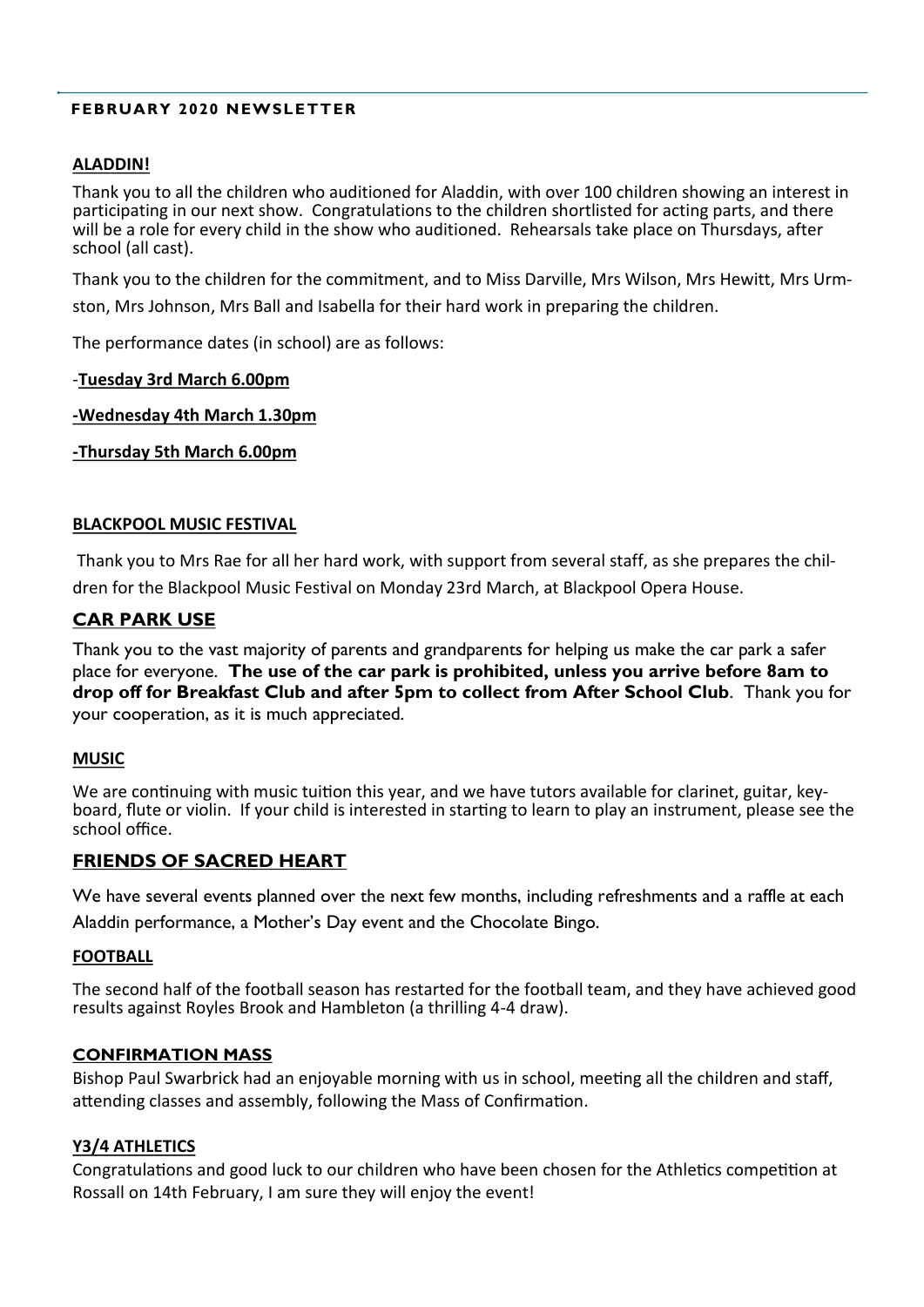# OTHER SCHOOL NEWS

# **BREAKFAST AND AFTER SCHOOL CLUB**

If you need childcare before or after school, please see the school office, or ring Mrs Porter direct on 07538924508. We have extended opening until 6pm. The cost of the morning session is  $£2.75$  and the after school session is £5.50.

The Breakfast Club is open from 7.30am until school time, and children receive food and drinks at both the breakfast and after school clubs.

# **ABSENCES AND APPOINTMENTS**

In addition to no longer being allowed to authorise holiday absences, we are now expected to see evidence of appointments. If your child requires a medical appointment during school time. Please contact school before 9.30am if your child is absent, otherwise the absence could be deemed unauthorised.

# **REMINDERS**

Articles of jewellery are not allowed in school, as they could cause injury to the wearer or another person. **Earrings** have been a constant source of argument and injury in the past. The Local Authority bans them for P.E. and swimming. The Governors of this school have ruled that **no jewellery, other than a wrist watch, can be worn in school. Shoes must be worn as standard uniform. Nail varnish is also not to be worn by children.**

# **LOST PROPERTY**

Please can all property and clothing belonging to your children have their names written or sewn in.

# **HAIR**

Please use plain hair bands and clips for children's hair. Fashion bows or headbands are not part of our school uniform. Please can long hair be tied back.

At Sacred Heart, Mohican hairstyles and shaved patterns into hair are not acceptable.

# **MEDICINES**

Please make sure that the medicines permission form has been completed if your child needs prescribed medicine in school. If you require a form (for prescribed medicines only), please contact the school office.

# **ADMISSIONS FOR FUTURE YEARS**

If you would like to add your child to the admissions list, please see the School Office, If you have a sibling of a child currently at Sacred Heart, it is still worth registering with us. We also hold registers of interest for 2021 and 2022.

# **MATHS CLINIC**

**Mr Eaton has continued the Maths Clinic to assist parents in supporting their children with Maths. If you would to talk about Maths, Mr Eaton is available from 8.30am on Tuesday mornings in the Da Vinci Building.**